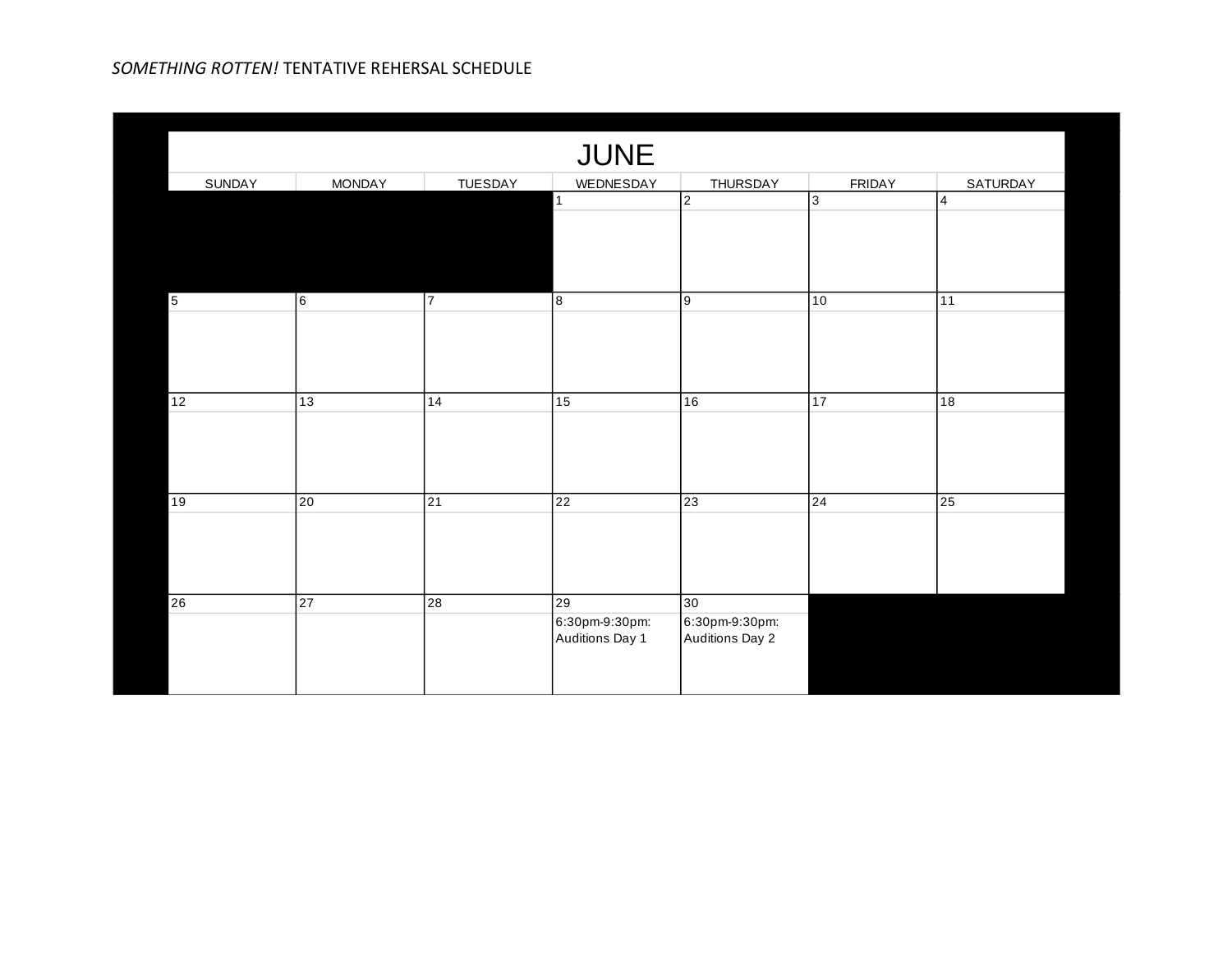|               |                  |                   | JULY             |                 |               |                |
|---------------|------------------|-------------------|------------------|-----------------|---------------|----------------|
| <b>SUNDAY</b> | <b>MONDAY</b>    | <b>TUESDAY</b>    | WEDNESDAY        | THURSDAY        | <b>FRIDAY</b> | SATURDAY       |
|               |                  |                   |                  |                 | $\mathbf{1}$  | $\overline{c}$ |
|               |                  |                   |                  |                 | No Rehearsal  | No Rehearsal   |
|               |                  |                   |                  |                 |               |                |
|               |                  |                   |                  |                 |               |                |
|               |                  |                   |                  |                 |               |                |
| 3             | 4 Independence   | 5                 | $6\overline{6}$  | 17              | 8             | 9              |
| No Rehearsal  | No Rehearsal     | No Rehearsal      | No Rehearsal     | No Rehearsal    | No Rehearsal  | No Rehearsal   |
|               |                  |                   |                  |                 |               |                |
|               |                  |                   |                  |                 |               |                |
|               |                  |                   |                  |                 |               |                |
| 10            | 11               | 12                | 13               | 14              | 15            | 16             |
| No Rehearsal  | No Rehearsal     | 6:30-9:30pm: Read | 6:30-9:30 Table  | 6:30-9:30 Table |               |                |
|               |                  | Through           | Work             | Work            |               |                |
|               |                  |                   |                  |                 |               |                |
|               |                  |                   |                  |                 |               |                |
| 17            | 18               | 19                | 20               | 21              | 22            | 23             |
|               | 6:30pm-9pm Music | 6:30pm-9pm Music  | 6:30pm-9pm Music |                 |               |                |
|               | All Called       | All Called        |                  |                 |               |                |
|               |                  |                   |                  |                 |               |                |
|               |                  |                   |                  |                 |               |                |
| 24            | $\overline{25}$  | $\overline{26}$   | 27               | $\overline{28}$ | 29            | 30             |
| No Rehearsal  | 6:30pm-9pm       | 6:30pm-9pm        | 6:30pm-9pm       |                 |               |                |
|               | Rehearsal        | Rehearsal         | Rehearsal        |                 |               |                |
|               |                  |                   |                  |                 |               |                |
|               |                  |                   |                  |                 |               |                |
| 31            |                  |                   |                  |                 |               |                |
| No Rehearsal  |                  |                   |                  |                 |               |                |
|               |                  |                   |                  |                 |               |                |
|               |                  |                   |                  |                 |               |                |
|               |                  |                   |                  |                 |               |                |
|               |                  |                   |                  |                 |               |                |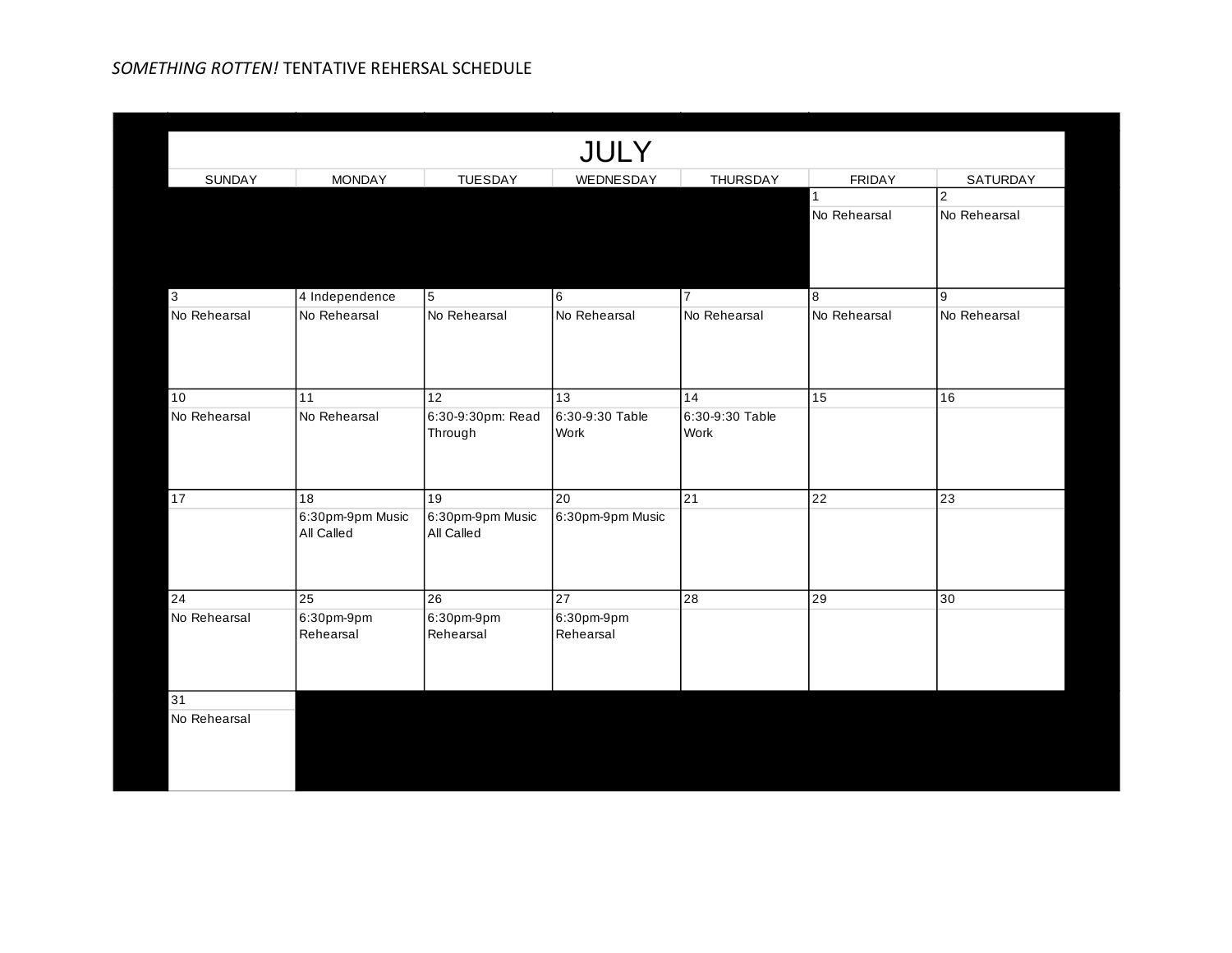| <b>AUGUST</b>                     |                               |                                                  |                                                    |                 |               |                                              |  |  |
|-----------------------------------|-------------------------------|--------------------------------------------------|----------------------------------------------------|-----------------|---------------|----------------------------------------------|--|--|
| SUNDAY                            | <b>MONDAY</b>                 | <b>TUESDAY</b>                                   | WEDNESDAY                                          | <b>THURSDAY</b> | <b>FRIDAY</b> | <b>SATURDAY</b>                              |  |  |
|                                   |                               | $\overline{2}$                                   | 3                                                  | $\overline{4}$  | 5             | 6                                            |  |  |
|                                   | 6:30pm-9:30pm:<br>Rehearsal   | 6:30pm-9:30pm:<br>Rehearsal                      | 6:30pm-9:30pm:<br>Rehearsal                        |                 |               |                                              |  |  |
| 7                                 | 8                             | $\overline{9}$                                   | 10                                                 | 11              | 12            | 13                                           |  |  |
| 6pm-9pm: Rehearsal 6:30pm-9:30pm: | Rehearsal                     | 6:30pm-9:30pm:<br>Rehearsal                      | 6:30pm-9:30pm:<br>Rehearsal                        |                 |               | <b>TBD Dance</b><br>Rehearsal (if<br>needed) |  |  |
| 14                                | 15                            | 16                                               | 17                                                 | 18              | 19            | 20                                           |  |  |
| 6pm-9pm: Rehearsal 6:30pm-9:30pm: | Rehearsal<br>Off Book - Act I | 6:30pm-9:30pm:<br>Rehearsal<br>Off Book - Act II | 6:30pm-9:30pm:<br>Rehearsal<br>Off Book - Full Run |                 |               | <b>TBD Dance</b><br>Rehearsal (if<br>needed) |  |  |
| 21                                | 22                            | 23                                               | 24                                                 | 25              | 26            | 27                                           |  |  |
| 6pm-9pm: Rehearsal 6:30pm-9:30pm: | Rehearsal                     | 6:30pm-9:30pm:<br>Rehearsal                      | 6:30pm-9:30pm:<br>Rehearsal                        |                 |               | <b>TBD Dance</b><br>Rehearsal (if<br>needed) |  |  |
| 28                                | 29                            | 30                                               | 31                                                 |                 |               |                                              |  |  |
| 6pm-9pm: Sitzprobe                | 6:30pm-9:30pm:<br>Rehearsal   | 6:30pm-9:30pm:<br>Rehearsal                      | 6:30pm-9:30pm:<br>Rehearsal                        |                 |               |                                              |  |  |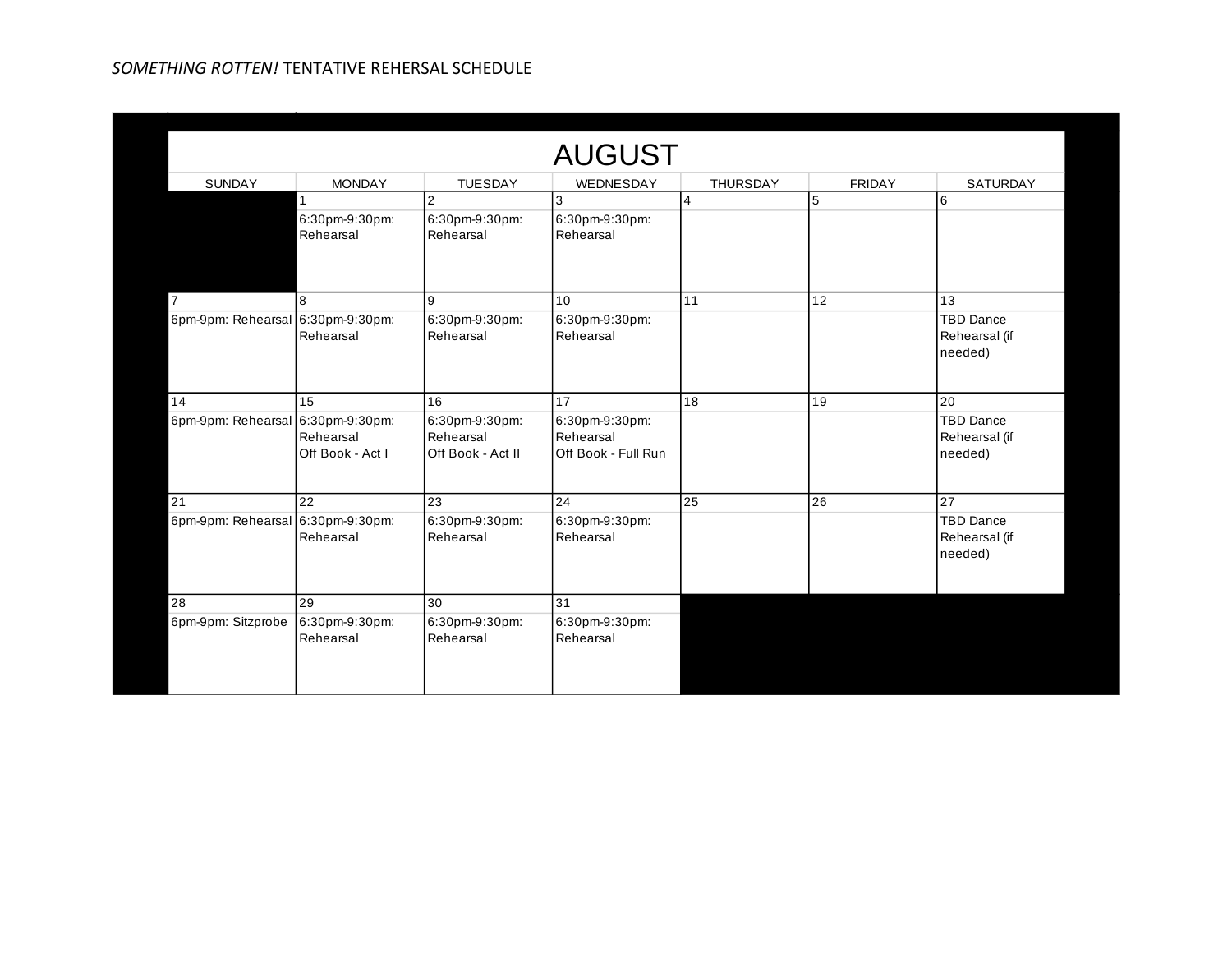| <b>SEPTEMBER</b>                  |                               |                                        |                                        |                                        |                             |                                              |  |
|-----------------------------------|-------------------------------|----------------------------------------|----------------------------------------|----------------------------------------|-----------------------------|----------------------------------------------|--|
| SUNDAY                            | <b>MONDAY</b>                 | <b>TUESDAY</b>                         | WEDNESDAY                              | THURSDAY                               | <b>FRIDAY</b>               | SATURDAY                                     |  |
|                                   |                               |                                        |                                        | 1<br>6:30pm-9:30pm:<br>Rehearsal       | $\overline{2}$              | $\mathbf{3}$<br>No Rehearsal                 |  |
| $\overline{\mathbf{4}}$           | 5 Labor Day                   | 6                                      | 7                                      | 8                                      | 9                           | 10                                           |  |
| No Rehearsal                      | No Rehearsal                  | 6:30pm-9:30pm:<br>Rehearsal<br>Tech #1 | 6:30pm-9:30pm:<br>Rehearsal<br>Tech #2 | 6:30pm-9:30pm:<br>Rehearsal<br>Tech #3 |                             | <b>TBD Dance</b><br>Rehearsal (if<br>needed) |  |
| 11                                | $\overline{12}$               | $\overline{13}$                        | 14                                     | 15                                     | 16                          | 17                                           |  |
| 6pm-9pm: Rehearsal 6:30pm-9:30pm: | Rehearsal                     | 6:30pm-9:30pm:<br>Rehearsal            | 6:30pm-9:30pm:<br>Rehearsal            |                                        |                             | <b>TBD Dance</b><br>Rehearsal (if<br>needed) |  |
| 18                                | 19                            | 20                                     | 21                                     | 22                                     | 23                          | 24                                           |  |
| 6pm-9pm:<br>Wandelprobe           | 6:00pm: Dress<br>Rehearsal #1 | 6:00pm: Dress<br>Rehearsal #2          | 6:00pm: Dress<br>Rehearsal #3          | 6:00pm: Final Dress<br>Rehearsal       | Performance #1<br>6pm: Call | Performance #2<br>6pm: Call                  |  |
| 25                                | 26                            | 27                                     | 28                                     | 29                                     | 30                          |                                              |  |
| Performance #3<br>1:30pm: Call    |                               |                                        | 6:00 Brush-up<br>Rehearsal             | TBA Add on<br>performance if<br>needed | Performance #4<br>6pm Call  |                                              |  |